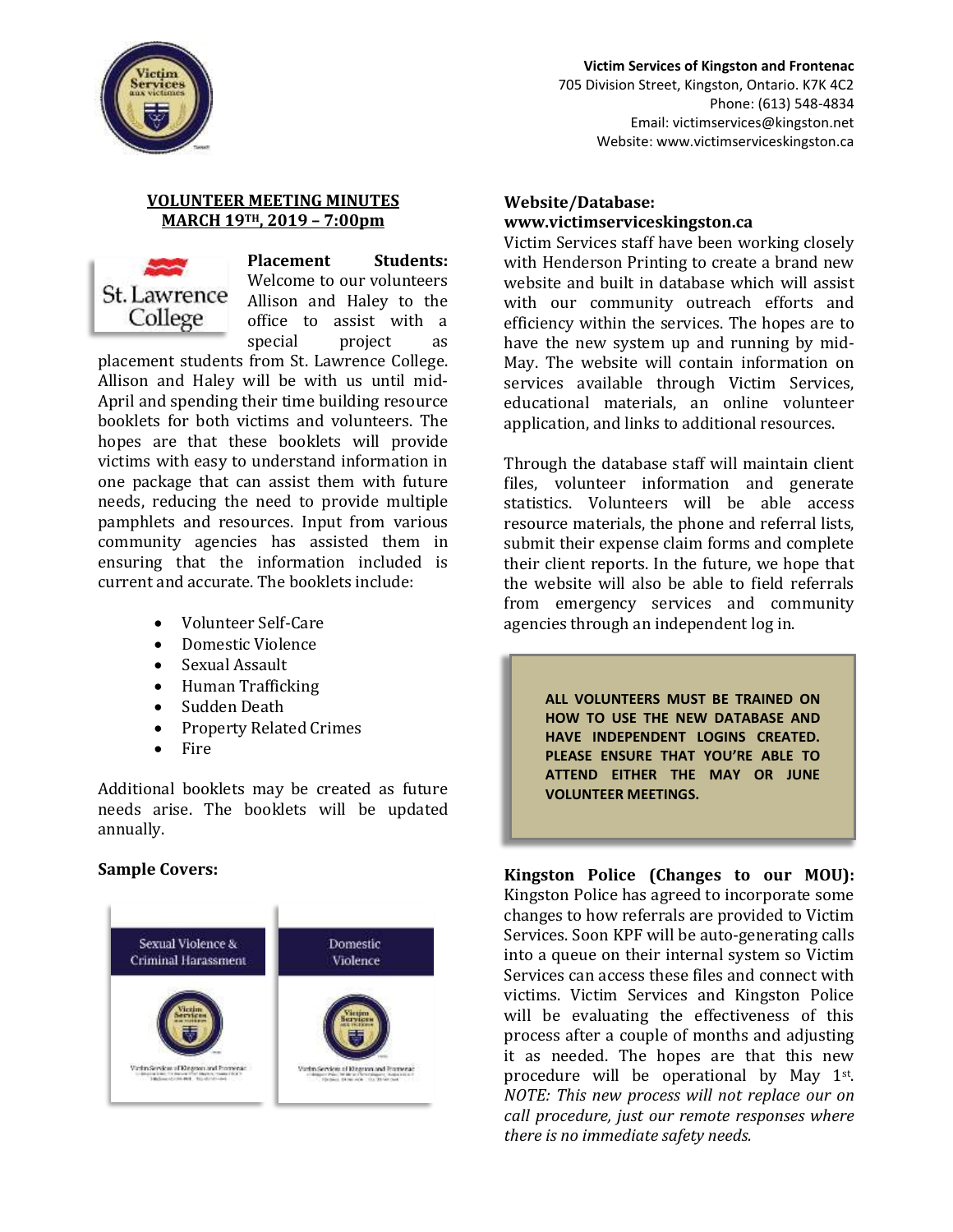**Upcoming Spring Volunteer Training:** We have scheduled our upcoming Volunteer training for April  $16<sup>th</sup>$  until May  $16<sup>th</sup>$ . The training will take place every Tuesday and Thursday evening from 6:15pm to 9:15pm, and Saturday April 27th and Saturday May 4th from 9:00am until 3:00pm.

We have incorporated some new material and called upon some of our volunteers and community partners to lend us their expertise to adapt the material presented. We are now expanding our training to include up to date information on cultural sensitivity and respect, appropriate etiquette with service animals, online and smart technology safety, as well as several new speakers from varying services across Frontenac County.

Current volunteers are welcome to attend any training sessions with advance notice. A training schedule will be posted on our Facebook group. Those who don't use Facebook, please give us a call for more information.



**KFACC Risk Assessment Checklist:** Please see the attached Risk Assessment Checklist. This checklist will

be included on our website, in our DV Booklet as well as through the KFACC Website. The hopes are that this tool will assist service providers in determining the level of risk a client is at and also help provide victims have an understanding of their situation and the safety concerns involved. There are asterisks beside some of the questions, identifying the factors that would pose the highest risk. If you complete a risk assessment checklist with a client please let the office know so we may keep track for statistical purposes.

## **Human Trafficking Update from HT Crisis Worker, Lana:**

**Train the Trainer**: As the result of a grant that was applied for by Kingston Police, members of Kingston Police, OPP, Limestone District School Board, Algonquin Lakeshore District School Board, HPEL&A VS and VSKF came together in late February to be formally trained on how to present and educate local high school youth on Human Trafficking. The 2 day workshop was led by Timea Nagy-Payne and Michelle Furgiuele and focused on appropriate and effective ways to present the subject of HT to youth and how to connect with that population. The purpose of the workshop was to educate its participants so they could confidently present to high school students in hopes that, with this awareness, the teens would be less likely to fall prey to exploitation. Presentations at local high schools will begin this spring.

**The HT Working Group** continues to meet quarterly and our next meeting is scheduled for April 4th. HT Protocol sub-committee has submitted a Grant proposal to have a formal HT Protocol written for the KFLA area.

**A request was made by Frontenac Paramedic Services** for HT training for their Paramedic staff. Lana has scheduled 12 presentations as part of their annual training. Each training session will have 12 in attendance and sessions will run April through May.

Lana continues to work with clients as needed.

**Next Volunteer Meeting: April 9 th, 2019 at 7:00pm Kingston Police – Community Room**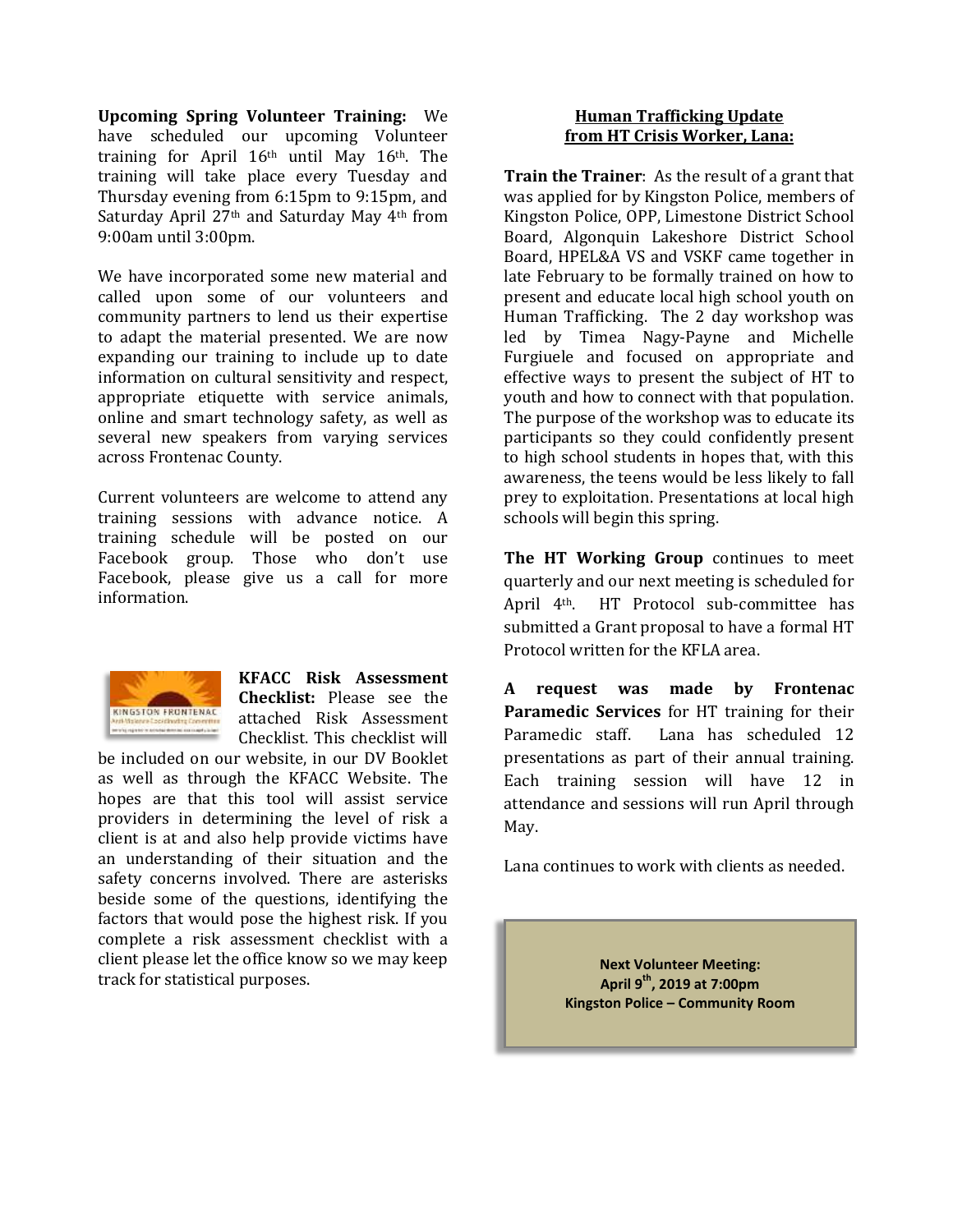

# **Kingston and Frontenac**<br>Risk Assessment Checklist for **Intimate Partner Violence**

|                 | <b>Agency Information</b>                                                                                        |                                                                          |
|-----------------|------------------------------------------------------------------------------------------------------------------|--------------------------------------------------------------------------|
| Name            | Date:                                                                                                            |                                                                          |
| Agency:         | Current<br>Gender<br>Identity:                                                                                   | Male <sub>IT</sub> Female <sub>IT</sub> Transgender <sub>IT</sub> Other: |
|                 | <b>Immediate Screening</b>                                                                                       |                                                                          |
|                 | Are you safe right now? Yes ┌┐No ┌┐Unsure ┌┐(Offer assistance to call police ┌┐Offer declined ┌┐Consent given ┌┐ |                                                                          |
| Ŧ.              | Have you received a referral to the Kingston General Hospital Sexual Assault/Domestic<br>Violence Program?       | Yes □ No □ Unsure □                                                      |
| 2.              | *Have you recently left your abuser?                                                                             | Yes Monumer                                                              |
| З.              | Has the abuser left the home?                                                                                    | Yes <sub>[1</sub> No <sub>[1</sub> Unsure [1]                            |
| 4.              | *Does your abuser own or have access to weapons?                                                                 | Yes <sub>[]</sub> No <sub>[]</sub> Unsure <sub>[]</sub>                  |
|                 | If so, has the abuser ever used a weapon to threaten or assault you?                                             | Yes <sub>[]</sub> No <sub>[]</sub> Unsure <sub>[]</sub>                  |
| 5.              | *Has the abuse escalated?                                                                                        | Yes□No□Unsure□                                                           |
| 6.              | *Do you have children?                                                                                           | $Yes \Box No \Box$                                                       |
|                 | Are they safe?                                                                                                   | Yes <sub>[No</sub>   Unsure T                                            |
|                 | Are Family and Children's Services involved?                                                                     | Yes <sub>[]</sub> No <sub>[]</sub> Unsure <sub>[]</sub>                  |
| 7.              | *Are you pregnant or think you might be pregnant?                                                                | $Yes \Box No \Box$                                                       |
| 8.              | *Has the abuser ever threatened to kill you or your children?                                                    | $Yes \Box No \Box$                                                       |
| 9.              | *Do you have pets in the home that your abuser has threatened to harm/kill?                                      | $Yes \Box No \Box$                                                       |
|                 | 10. Do you have a disability of which we should be aware of?                                                     | Yes□No□                                                                  |
|                 | <b>Risk Assessment Checklist</b>                                                                                 |                                                                          |
| <b>Injuries</b> |                                                                                                                  |                                                                          |
|                 | 11. Have you ever been injured by your abuser?                                                                   | Yes □ No □ Unsure □                                                      |
|                 | 12. Have you experienced any injuries to your head?                                                              | Yes non Unsure                                                           |
|                 | 13. *Has your abuser ever attempted to strangle you?                                                             | Yes <sub>[1</sub> No <sub>]</sub> Unsure <sub>[1]</sub>                  |
|                 | 14. Are you fearful for your life?                                                                               | Yes <sub>[]</sub> No <sub>[]</sub> Unsure <sub>[]</sub>                  |
|                 | <b>Areas of Risk</b>                                                                                             |                                                                          |
|                 | 15. Are, or have the police been involved?                                                                       | Yes <sub>[1</sub> No <sub>[1</sub> Unsure [1]                            |
|                 | 16. *Has your abuser had previous charges involving violence?                                                    | Yes no DUnsure                                                           |
|                 | 17. Do you have family or criminal court involvement?                                                            | Yes nNonUnsure                                                           |
|                 | 18. Are you employed or in school?                                                                               | $Yes \sqcap No \sqcap$                                                   |
|                 | 19. Does your abuser know the location and hours of your work or school schedule?                                | Yes <sub>m</sub> No m Unsure                                             |
|                 | 20. Is your employer or the school aware of the abuse that has been occurring?                                   | Yes m No m Unsure                                                        |
|                 | 21. Do you feel safe traveling to and from your workplace or school?                                             | $Yes \sqcap No \sqcap$                                                   |
|                 | 22. Is your abuser employed?                                                                                     | Yes <sub>I</sub> No <sub>I</sub> Unsure <sub>I</sub>                     |
|                 | 23. *Has your abuser isolated you from family and friends?                                                       | Yes m NomUnsure                                                          |
|                 | 24. *Has your abuser ever stalked you?                                                                           | Yes Monusure                                                             |
|                 | 25. Are you concerned your abuser is showing signs of: Depression m Suicidal intent m Homicidal intent m?        |                                                                          |
|                 | 26. *Is excessive substance use affecting your relationship?                                                     | Yes <sub>[]</sub> No <sub>[]</sub> Unsure <sub>[]</sub>                  |